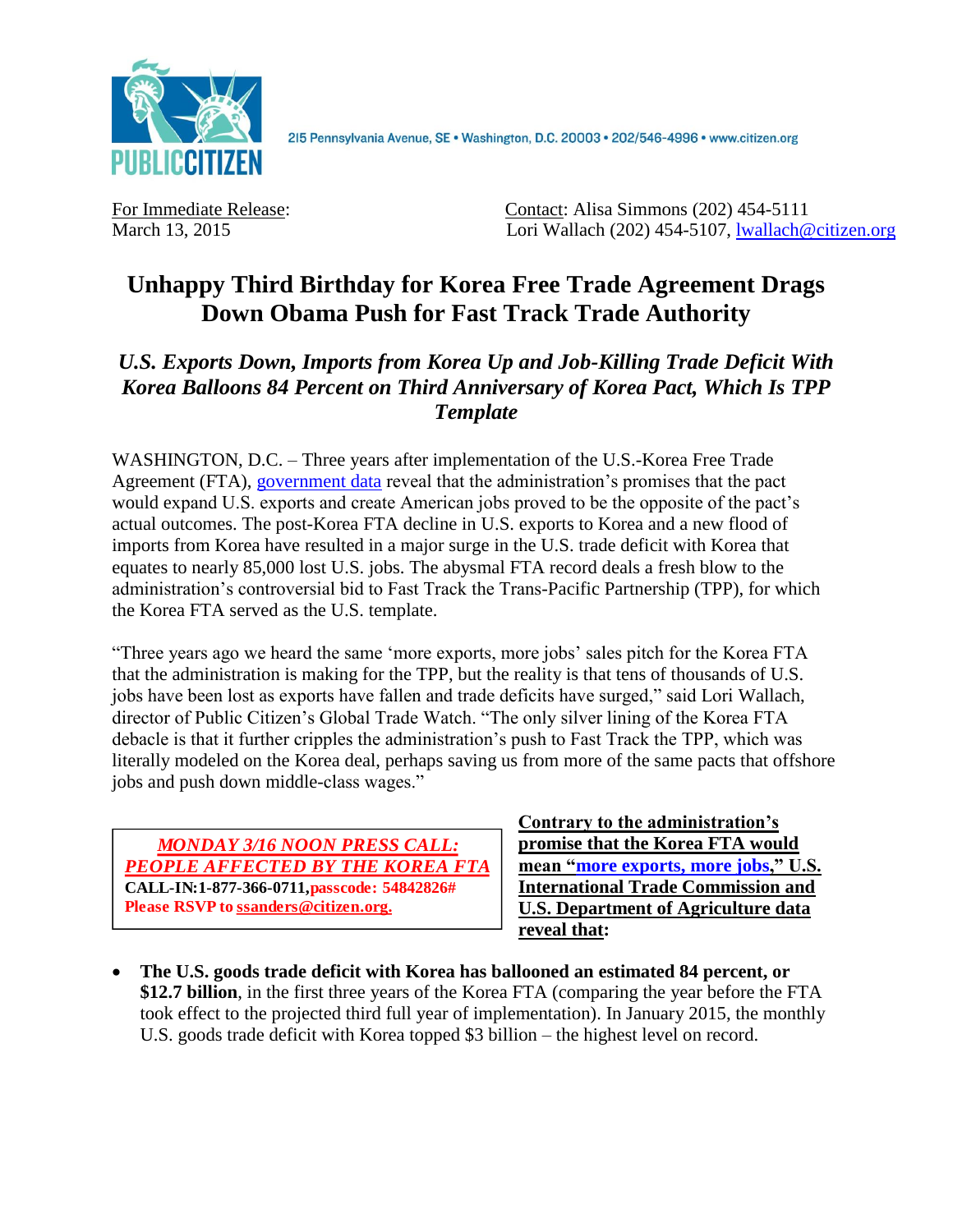- The surge in the U.S. trade deficit with Korea under the FTA equates to **the loss of nearly 85,000 American jobs**, according to the trade-jobs **ratio** that the administration used to promise job gains from the deal.
- **U.S. goods exports to Korea have fallen an estimated 5 percent, or \$2.2 billion**, in the first three years of the Korea FTA.
- Had U.S. exports to Korea continued to grow at the rate seen in the decade prior to the Korea FTA's implementation, **U.S. exports to Korea in the FTA's third year would have been 24 percent, or \$9.8 billion, higher** than they are actually projected to be.
- **Imports of goods from Korea have risen an estimated 18 percent, or \$10.5 billion**, in the Korea FTA's first three years.
- U.S. exports to Korea of manufactured goods have stagnated under the Korea FTA, growing an estimated zero percent in the first three years of the deal. U.S. manufactured imports from Korea, meanwhile, have grown an estimated 18 percent under the FTA. As a result, **the U.S. manufacturing trade deficit with Korea has grown an estimated 44 percent, or \$10.1 billion**, since the FTA's implementation.
- **U.S. exports to Korea of agricultural goods have stagnated under the Korea FTA, growing an estimated zero percent** in the first three years of the deal – even as U.S. agricultural exports to the world increased six percent during the same period. U.S. agricultural imports from Korea, meanwhile, have grown an estimated 28 percent under the FTA. As a result, the U.S. agricultural trade balance with Korea has declined an estimated 1 percent, or \$72 million, since the FTA's implementation.

Given the bleak data, the Office of the U.S. Trade Representative (USTR) may repeat past efforts to try to obscure bad Korea FTA results. Congressional upset about the pacts is fueling opposition to the administration's push to Fast Track the TPP through Congress. Typical USTR data omissions and distortions regarding the Korea FTA include:

- The USTR likely will count foreign-produced goods as "U.S. exports," falsely inflating the export figures that can be reported. It is by using this raw Census Department data versus the corrected official U.S International Trade Commission (USITC) trade data that USTR falsely claims that U.S. exports to Korea have grown and were at a record level in 2014. Despite congressional demands to stop using the distorted data, USTR continues to report export figures that include "foreign exports," also known as "re-exports." These are goods made abroad that pass through the United States before being re-exported to other countries. By U.S. Census Bureau [definition,](https://www.census.gov/foreign-trade/reference/definitions/#F) foreign exports undergo zero alteration in the United States, and thus support no U.S. production jobs. Each month, the UCITC removes foreign exports from the raw data gathered by the U.S. Census Bureau. But the USTR regularly uses the uncorrected data, inflating the actual U.S. export figures and deflating U.S. trade deficits with FTA partners like Korea. *In the first three years of the Korea FTA, foreign exports to Korea have risen an estimated 13 percent, or \$284 million, which the USTR may errantly count as an increase in "U.S. exports."*
- The USTR might misrepresent the relatively small increase in U.S. exports to Korea of passenger vehicles under the FTA as a large percentage increase, while omitting both that